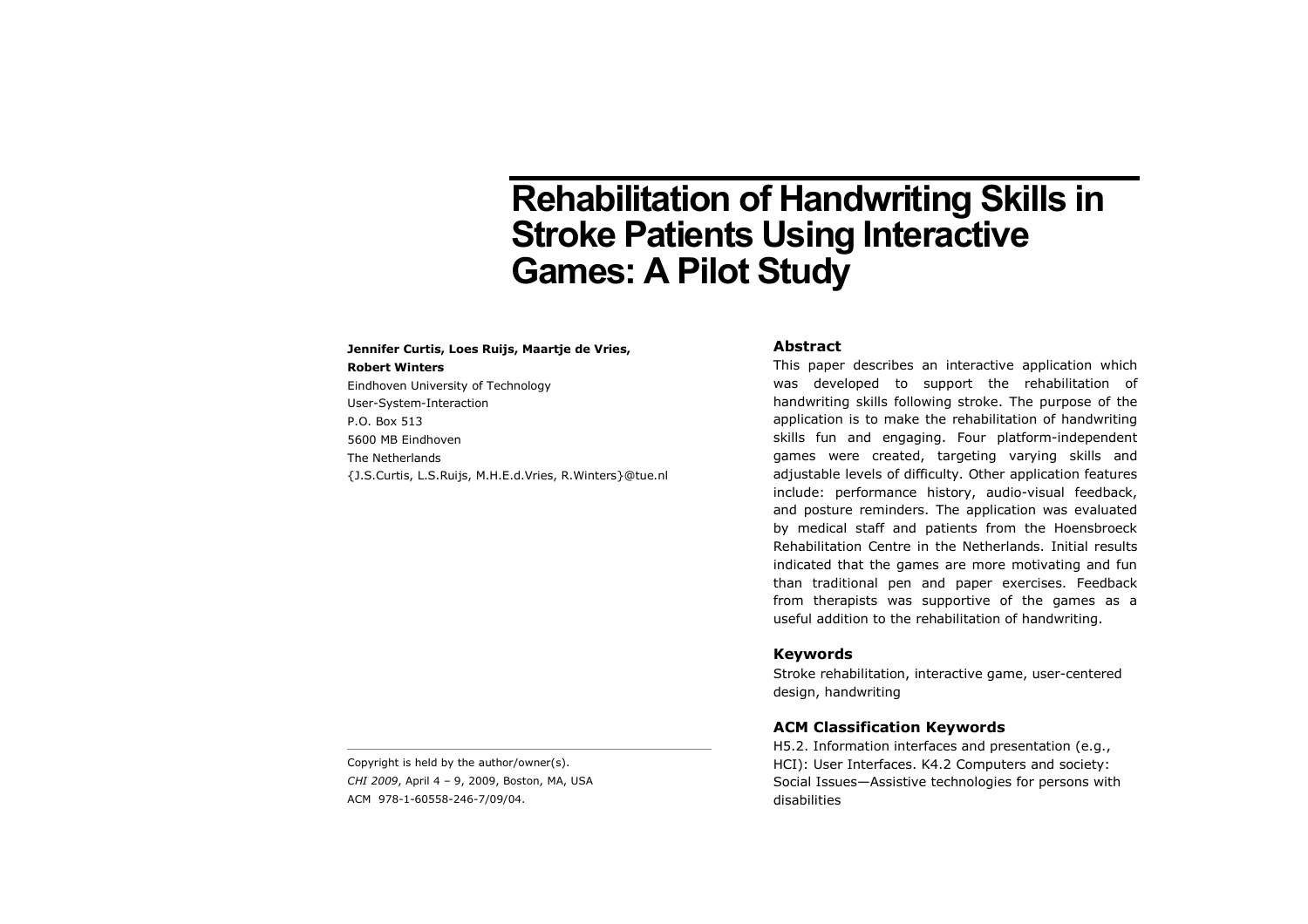# Introduction

 In all, about half of the population of stroke survivors will experience debilitating loss of arm and hand functioning to some degree [1,2,4]. Specifically, following stroke many individuals experience paralysis or weakening of the side of the body opposite the brain hemisphere in which the focus of a stroke occurred [9]. In order to regain function to the affected side of the body, the most facilitative course for rehabilitation involves intensive physical therapy.

Physical therapy during rehabilitation involves training of activities with a focus on regaining daily life skills. Timmermans et al. (2008) polled stroke survivors in order to understand the most important and regularly used skills that they would like to regain during rehabilitation [8]. Writing out text by hand was one of the skills that ended up in the top 10 list of most highly desired skills to recover.

Writing is a visual means of communication pervasive in society; writing personal reminders, posting letters, and the signing of one's own name on official documents are all examples of how writing is used in the day-to-day. However, although writing is an automatic and commonly used skill for most, the mechanics of handwriting can be deceptively complex. Given that it is a task that requires a high degree of fine motor control, handwriting can be one of the most difficult skills for stroke survivors to regain. Next to that, current exercises during therapy for handwriting recovery are generally rather tedious and repetitive, forcing patients to spend many hours practicing basic text-related shapes and letters.

Little prior work has been conducted with the aim of creating a specific tool for the rehabilitation of handwriting. To date, only one device, the Haptic Handwriting Aid has been developed with the explicit

aim of rehabilitating this skill [6]. Using a Phantom Omni haptic device, it guides the user's hand through the proper motions required to form individual letters and sentences. However, the device was only tested with healthy adults. Another study tested the use of a force feedback joystick in the recovery of hand and grip function in stroke patients [7]. Although the researchers conjectured that the device might be beneficial to handwriting skills, this hypothesis was not directly tested. Thus, there remains a need to develop and test additional tools for the rehabilitation ofhandwriting following stroke or other injury.

 The goal of this project was to use technology to create a game (or game system) that would engage stroke patients during their training in handwriting, in order to make the requisite exercises more fun. The project was carried out in cooperation with the Hoensbroeck Rehabilitation Centre, the Netherlands.

# Users

For this project, two different user groups can be defined: patients and their therapists.

 Regarding the patient user group, this project focused principally on patients that fit the following criteria, derived from pervious research at the center [8]:

- Currently recovering from at least one previous stroke
- Affected arm not completely paralyzed
- Native Dutch speakers

Patients with the following deficits were excluded:

 severe hemineglect; severe spasticity; aphasia; apraxia; and, any additional impairments that mightprohibit completion of the user evaluation.

The participating therapists comprised various specializations; ergo-, physio-, and occupational therapists—all of whom guide and assist patients throughout the rehabilitation process.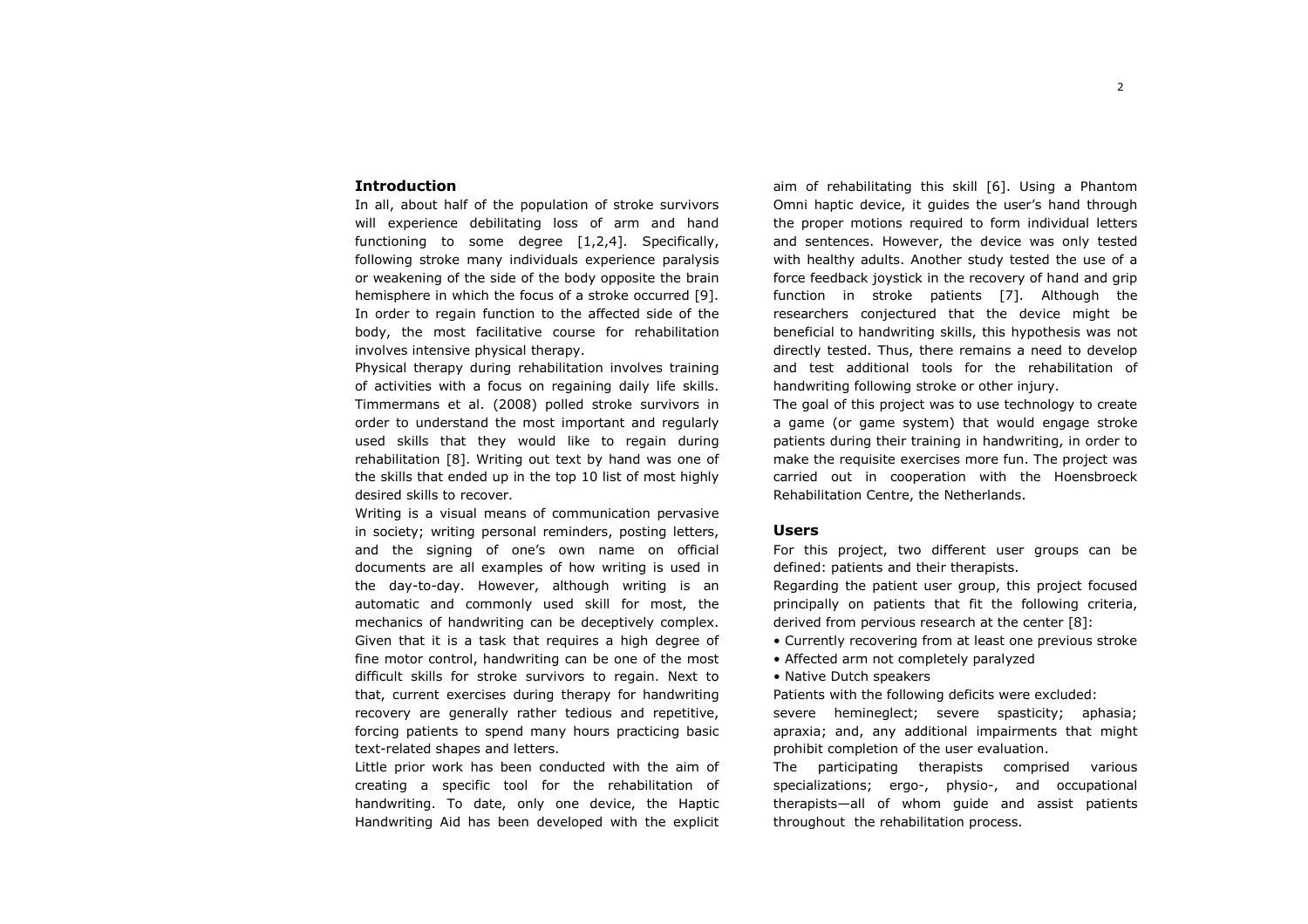# User Requirements

#### Patient needs

To assess patient needs, a focus group with five (one female) outpatients from the Hoensbroeck Rehabilitation Centre was held. The ability to write text out by hand was a major concern for all five participants. All participants' handwriting had changed markedly since having had a stroke; they reported shakiness, unreadable handwriting, physical and mental exhaustion, an inability to maintain uniform letter size, and difficulty gripping the pen. Interestingly, the ultimate goal of handwriting rehabilitation for them is not to objectively write well; rather, the end goal is to be satisfied with their own handwriting—be it readable by others or not. Standard handwriting therapy practices unanimously were considered tedious and dull—but critical to rehabilitation—and so compliance with completing the exercises was high.

To get an impression of what kind of exercises the patients would like to do, we showed them some preliminary game concepts on paper. The feedback we got stressed that simple games with simple graphics were preferred because of lingering cognitive deficits. The inclusion of complex graphics is potentially distracting and novel games might require prohibitively difficult instructions. All said that they wanted to practice writing text. However, all were in agreement that they did not want to have to adhere to highly constrained templates for writing—in other words, they did not want to do any games which required them to trace the "correct" letter forms. For example, when shown an example of a letter template (in this case a "B") one man said that he didn't like the exercise because it "was not [his] 'B'." Multiplayer games were not liked by the participants, because it would be too distracting from the main goal; i.e., handwriting skill

improvement. Rather, they preferred to compete against themselves by tracking their improvement individually from one session to the next.

#### Therapist needs

Because it is the goal of therapists to guide the stroke patients through their rehabilitation, three main needs have been identified by therapists. First, the therapist should be able to easily adjust the game difficulty levels and other specific aspects of the game system's controls in order to tailor game play to specific patients needs. Second, to get an overview of the progress of the patient the therapist should be able to track a patient's progress over time. Third, when a therapist is not direct guiding the patient, the system should act in the therapist's state. Therefore, the game should remind the patient for the correct posture and prevent overtraining. The progress overview is also very useful when the therapists is not observing the patient's performance.

#### Prototype

 Based on the above requirements, four different games were prototyped (detailed below), and embedded within an interactive application. The games were chosen to address the varied handwriting abilities of individuals recovering from stroke. Moreover, the first three games were chosen to represent crucial movements in regaining fine motor skills, e.g. straight lines, curves, and connecting letters. The fourth exercise focuses on freehand writing to give patients the opportunity to write words and phrases. For the four games, three levels of difficulty were implemented ranging from a beginner level and increasing in difficulty across levels. Screenshots of all four games can be found in Figure 1.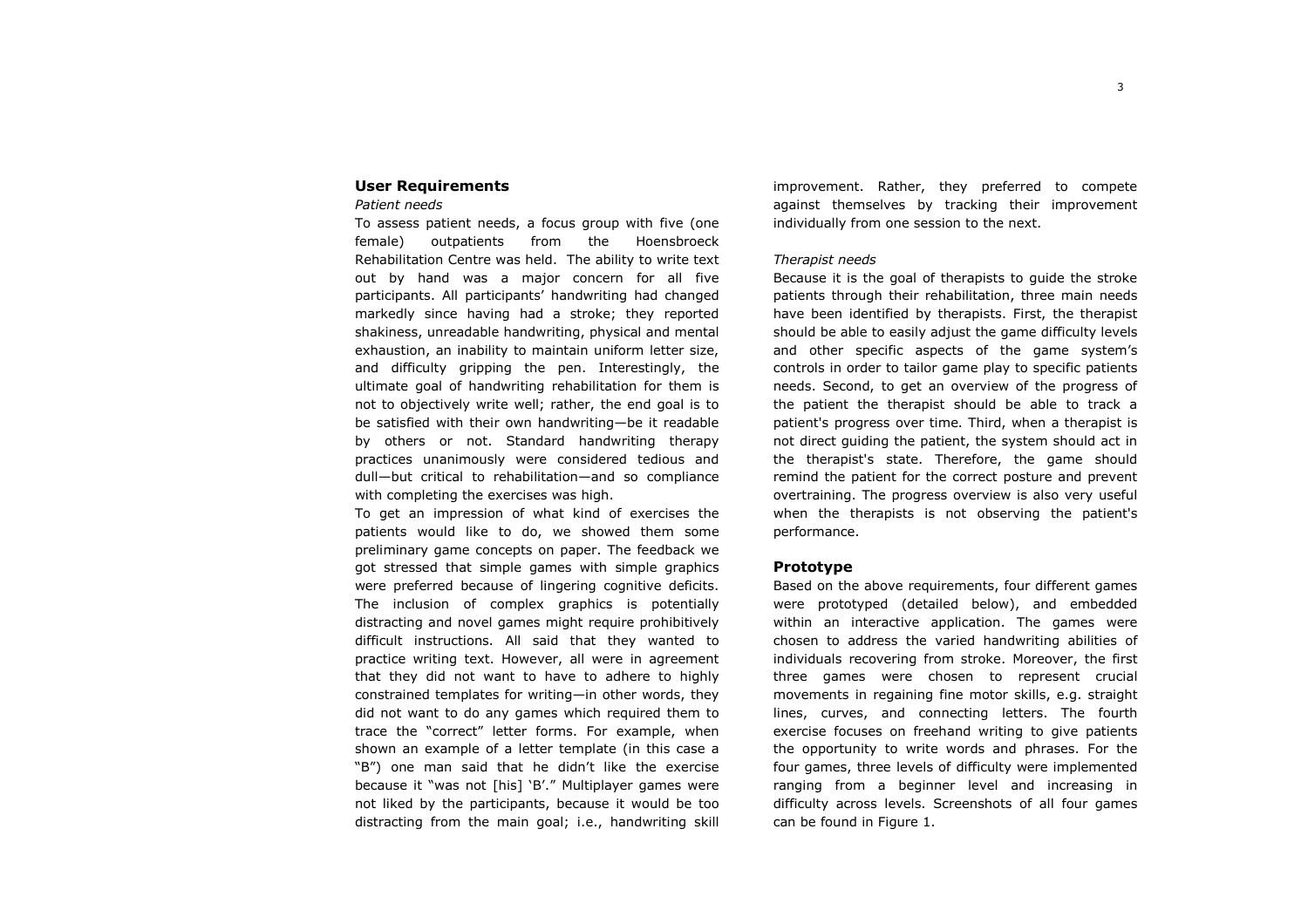

Figure 1A: Cathing sheep



Figure 1B: Labyrinth



Figure 1C: Tracing over Letters



Catching sheep (Fig. 1A): In this exercise the goal is to move all the sheep inside the fence by dragging with a digital pen. Therefore, this exercise trains making simple movements with a pen and targets coordination. The three different levels increase in difficulty by decreasing sheep size and increasing distance to the fence of the sheep.

Labyrinth (Fig. 1B): The goal of the labyrinth is to drag an object through a maze with the pen. In so doing accuracy is trained. Again three levels were created, ranging from small mazes with wide paths to large mazes with narrow paths.

Tracing over Letters (Fig. 1C): In this particular game, the focus is on tracing over letters, to emphasize the link to writing. The patient is given the option to trace over cursive and block letters, to match their own preference. Besides that, the level of difficulty increases by tracing over first letters, then words, and finally short sentences. Moreover, the letter size decreases as the level of difficulty increases.

Writing (Fig. 1D): In the Writing game, patients are presented with words, which they must copy. Therapists can choose these words, and in that way, adapt this exercise to needs and interests of patients. The patients themselves can choose to display the words in cursive or block handwriting. In this game, the level of difficulty increases also in the length of the words / sentences.

Each game contains the following elements:

 A consistent navigational structure across all screens which enables users to easily choose a game,

return to the main menu, or choose to play another round of the game.

- Score tracking. The patient can see his/her score during the game play. When the patient is finished he/she sees his end score on a new screen. Patients can also see an overview of all their scores, as well as a high-score list if they go to the overview screen. For the "writing game" patients are able to view a screenshot of their own writing to self-evaluate their performance.
- **Time keeping and tracking.**
- г Audio feedback for: correct actions (such as reaching an intermediary goal), incorrect actions (e.g., when tracing outside boundaries), and after successfully completing a level
- Encouraging text-based feedback for earning points and completing levels, e.g. "Well done!"
- Reminders to maintain the correct writing posture prior to each game.

Therapists are able to adjust various parameters of the games, such as difficulty level by way of a "back office". They can view the patient's progress in the overview page of all the scores—a feature which is also accessible to the patient.

All the games were implemented in Flash CS3 using ActionScript 3.0. The back office was created in HTML making use of a MySQL database. The application is meant to be platform independent. However, when choosing hardware we suggest the use of two technologies in particular, because each fit well with the writing metaphor: i.e., a graphic tablet and the tablet PC. We used a Wacom Cintiq 21UX Interactive Pen Dispay graphic display. This tablet allows the user to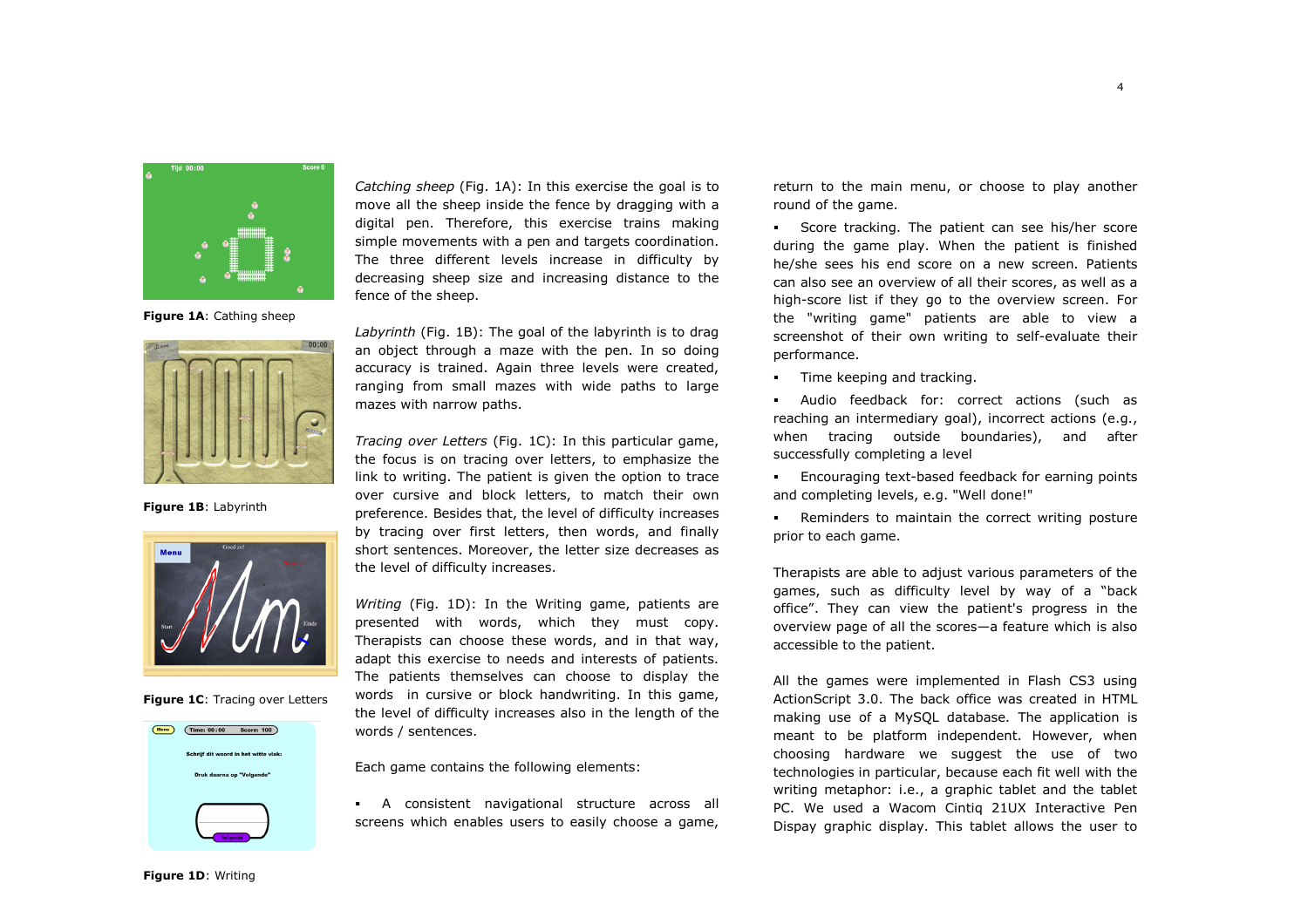receive direct feedback from writing onto the LCD screen with a digital pen.

# Evaluation

# Method

Now that a first prototype is ready, we would like to know how interactive handwriting training would be welcomed and utilized by both patients and therapists. However, during preliminary analysis it was only possible to form an initial indication of users' impressions of the system following short-term use. Therefore, the pilot user tests have revealed primarily qualitative data.

 In total eight (three females) patients evaluated the prototype. Each participant was asked to play at least one or two levels of all four games, as well as navigate through various aspects of the menu structure. After finishing each game, the interviewer asked the participant what he or she liked and didn't like about the game and why. Finally, after completing all four games, each user participated in a semi-structured interview. The questions used were meant to target three aspects of game play: therapeutic benefit, usability, and enjoyment. The questions asked were modified from a pool of validated questionnaires [3, 5] and were presented in Dutch.

Therapists monitored the patients as they played the games during the evaluation. In addition, therapists also played the games during a demonstration marketat the rehabilitation centre. Therapists gave verbal feedback during the demonstration and on paper through a small questionnaire.

#### Results

Not one of the patients accomplished the games without smiling once. Their enjoyment was also illustrated by some quotes: "This is more fun than on paper", "This is funny", "This is more modern". Allpatients agreed that doing the exercises while using the system offered more variability than when doing standard pen and paper exercises. However, they also all still wanted to use the pen and paper exercises as an ultimate goal, but saw the games as a valuable supplement to their training. Interestingly, the two persons who had the opportunity to play the games a second time were willing to do so, thus illustrating that they were positive about the system. Moreover, these people could play the games and navigate through the system without assistance. Writing with the tablet felt a bit different than with pen and paper for some. They felt less resistance from the pen on the screen than with paper, and the position of the screen was not the same as paper on a flat surface.

The therapists who saw and used the application were mainly very enthusiastic about it. It is the opinion of the therapists that the games could be therapeutically beneficial (of course, a longitudinal study would be required for confirmation). The direct feedback for the patients was mentioned as an important positive feature of the system.

# **Conclusion**

Overall, patients and therapist received the discussed prototype positively. Using a user-centered design approach enabled the needs of both user groups to be targeted effectively. Due to the scope of this project, no conclusions can be made regarding possible therapeutic benefits. However, these preliminary evaluation results indicate that patients are motivated to use the system and therapists see it as a possible useful addition to the current rehabilitation methods.